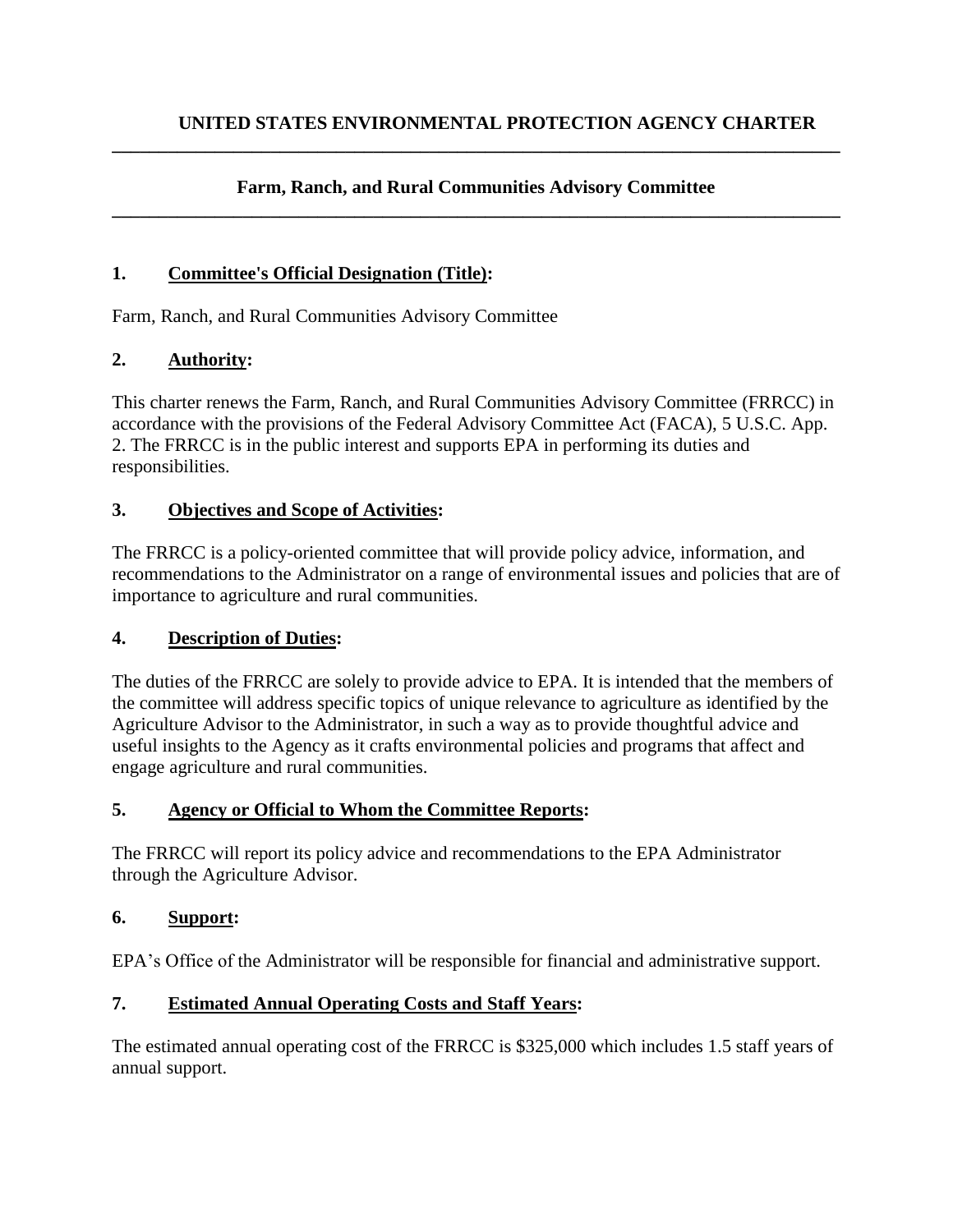## **8. Designated Federal Officer:**

A full-time or permanent part-time employee of EPA will be appointed as the Designated Federal Officer (DFO). The DFO or a designee will be present at all the meetings of the advisory committee and subcommittees. Each meeting will be conducted in accordance with an agenda approved in advance by the DFO. The DFO is authorized to adjourn any meeting when he or she determines it is in the public interest to do so and will chair meetings when directed to do so by the official to whom the committee reports.

# **9. Estimated Number and Frequency of Meetings:**

FRRCC expects to meet approximately two (2) times per calendar year. Meetings may occur approximately once every six (6) months or as needed and approved by the DFO. Meetings will be held in Washington, DC and the EPA Regions. Members serve on the Committee in a voluntary capacity, however, EPA may pay travel and per diem expenses associated with official government business when determined necessary and appropriate.

As required by FACA, the FRRCC will hold open meetings unless the Administrator determines that a meeting or a portion of a meeting may be closed to the public in accordance with 5 U.S.C. 552b(c). Interested persons may attend meetings, appear before the committee as time permits, and file comments with the FRRCC.

## **10. Duration:**

Continuing.

## **11. Termination:**

This charter will be in effect for two years from the date it is filed with Congress. After this twoyear period, the charter may be renewed as authorized in accordance with Section 14 of FACA.

## **12. Membership and Designation:**

The FRRCC will be composed of approximately 20-30 members. Members will generally serve as Representative members of non-federal interests. If needed, members may be appointed to serve as Regular Government Employees (RGEs) or Special Government Employees (SGEs). Representative members are selected to represent the points of view held by specific organizations, associations, or classes of individuals. Individuals who are actively engaged in farming or ranching will be encouraged to apply. In selecting members, EPA will consider candidates from academia, industry (*e.g.*, farm groups and allied industries), non-governmental organizations, and state, local, and tribal governments.

## **13. Subcommittees:**

EPA, or the FRRCC with EPA's approval, may form subcommittees or workgroups for any purpose consistent with this charter. Such subcommittees or workgroups may not work